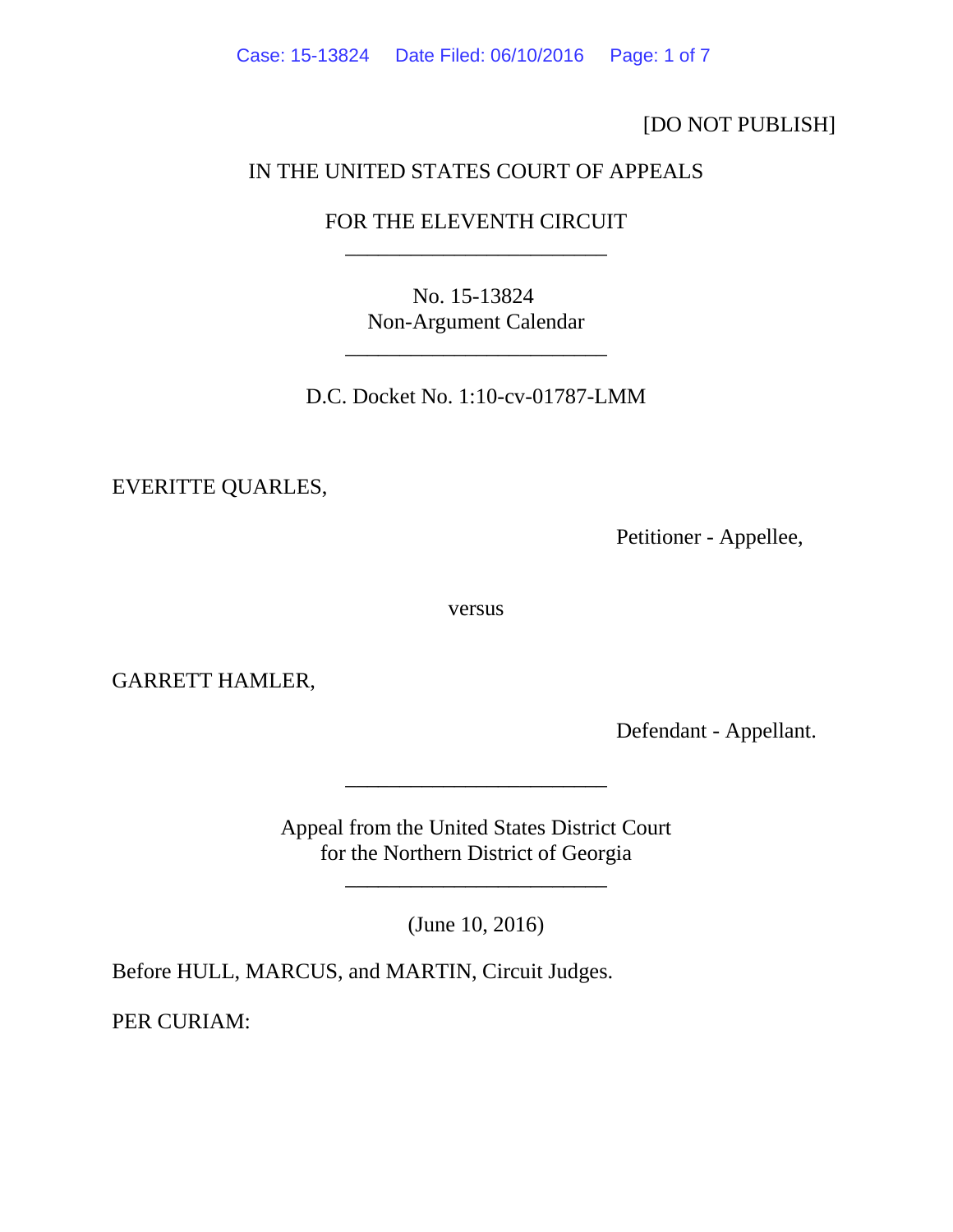This appeal concerns a lawsuit brought by Everitte Quarles against Garrett Hamler, a musician and music producer. For five years Hamler employed Quarles as a personal security guard. In 2010 Quarles sued Hamler for overtime pay under the Fair Labor Standards Act (FLSA). A jury awarded Quarles \$65,497.50, and the district court also awarded the same amount in liquated damages, along with attorney's fees. Hamler raises three claims on appeal. First, he says Quarles was not his employee for FLSA purposes. Second, he says he shouldn't owe liquidated damages. Third, he says the district court awarded excessive attorney's fees. Hamler did not properly designate his first and third claims for appeal, so we lack jurisdiction over them. His second claim is without merit, so we reject it.

### I.

Each of Hamler's three claims relates to a separate order issued by the district court. The first claim arises from the district court's May 12, 2015, order, which found that Quarles was Hamler's employee for FLSA purposes. This order followed a one-day bench trial on this question and stated that "[t]he case will now proceed to a jury trial for determination of the remaining issues." After a jury trial took place, the court awarded Hamler liquidated damages in an order dated July 23, 2015. These damages are the subject of Hamler's second claim. At the time the court issued its July order, Quarles still had a motion for attorney's fees pending. The July order closed the case, while noting that "[t]he case does not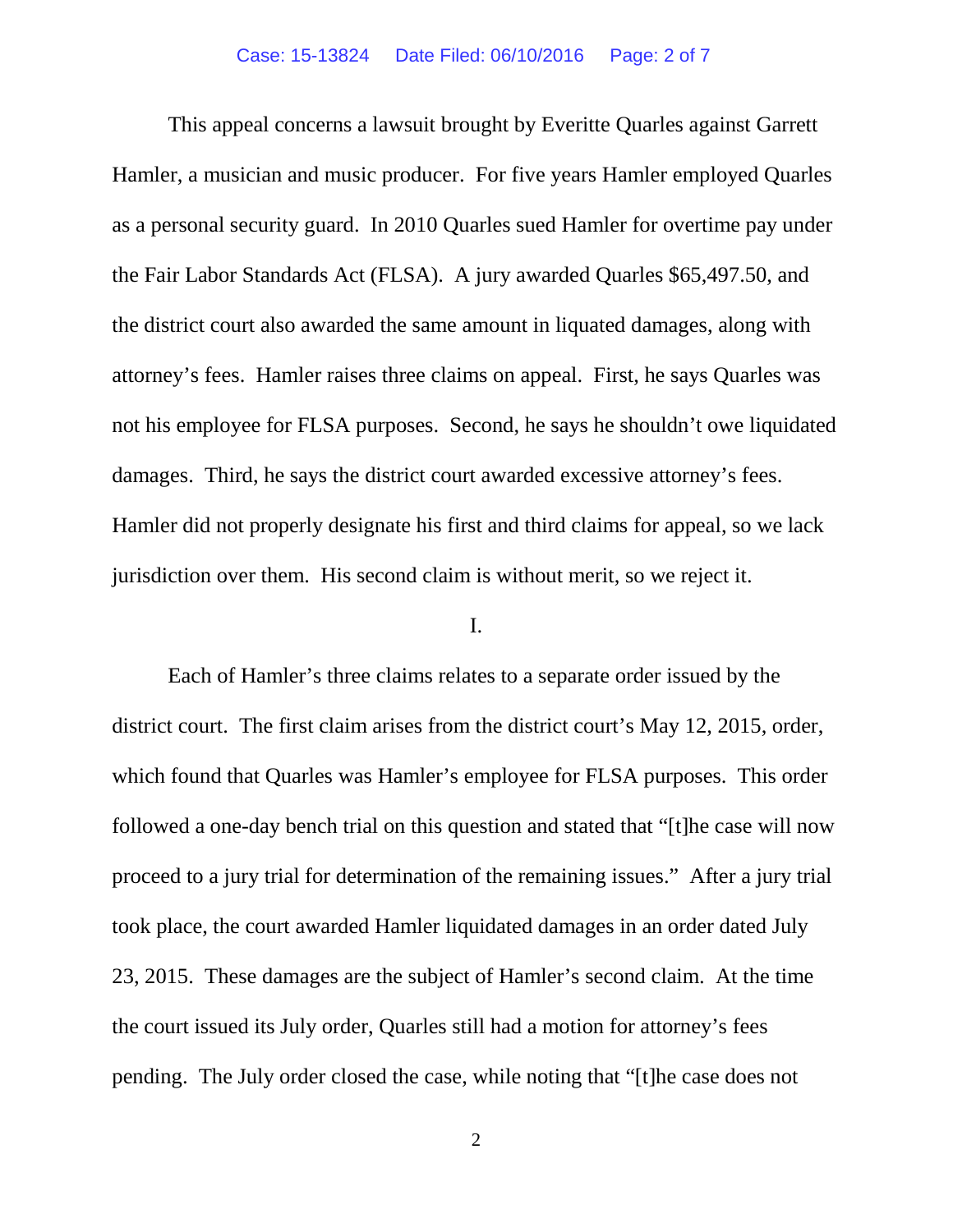have to be formally open for the Court to rule on the remaining issues as to costs and attorney's fees." Within a month of the July order, Hamler filed a notice of appeal which said he was "appealing to the Eleventh Circuit Court of Appeals from this Court's July 24, 2015 Order awarding Plaintiff liquidated damages in the amount of \$65,497.50." Then, on September 25, 2015, a month after that notice of appeal, the district court granted Quarles's motion for attorney's fees. Hamler filed no notice of appeal regarding the September attorney's fees order. This September order is the subject of Hamler's third claim.

Quarles says we lack subject matter jurisdiction over Hamler's first and third claims (about his FLSA status and the attorney's fees) because they were not referenced in the single notice of appeal that Hamler filed. Quarles is right. The Supreme Court has "ma[d]e clear that the timely filing of a notice of appeal in a civil case is a jurisdictional requirement." Bowles v. Russell, 551 U.S. 205, 214, 127 S. Ct. 2360, 2366 (2007). And though "we generally construe a notice of appeal liberally, we will not expand it to include judgments and orders not specified unless the overriding intent to appeal these orders is readily apparent on the face of the notice." Osterneck v. E.T. Barwick Indus., Inc., 825 F.2d 1521, 1528 (11th Cir. 1987).

Here, no such "overriding intent" was apparent in Hamler's notice of appeal. To the contrary, the notice of appeal referenced the ruling on liquidated damages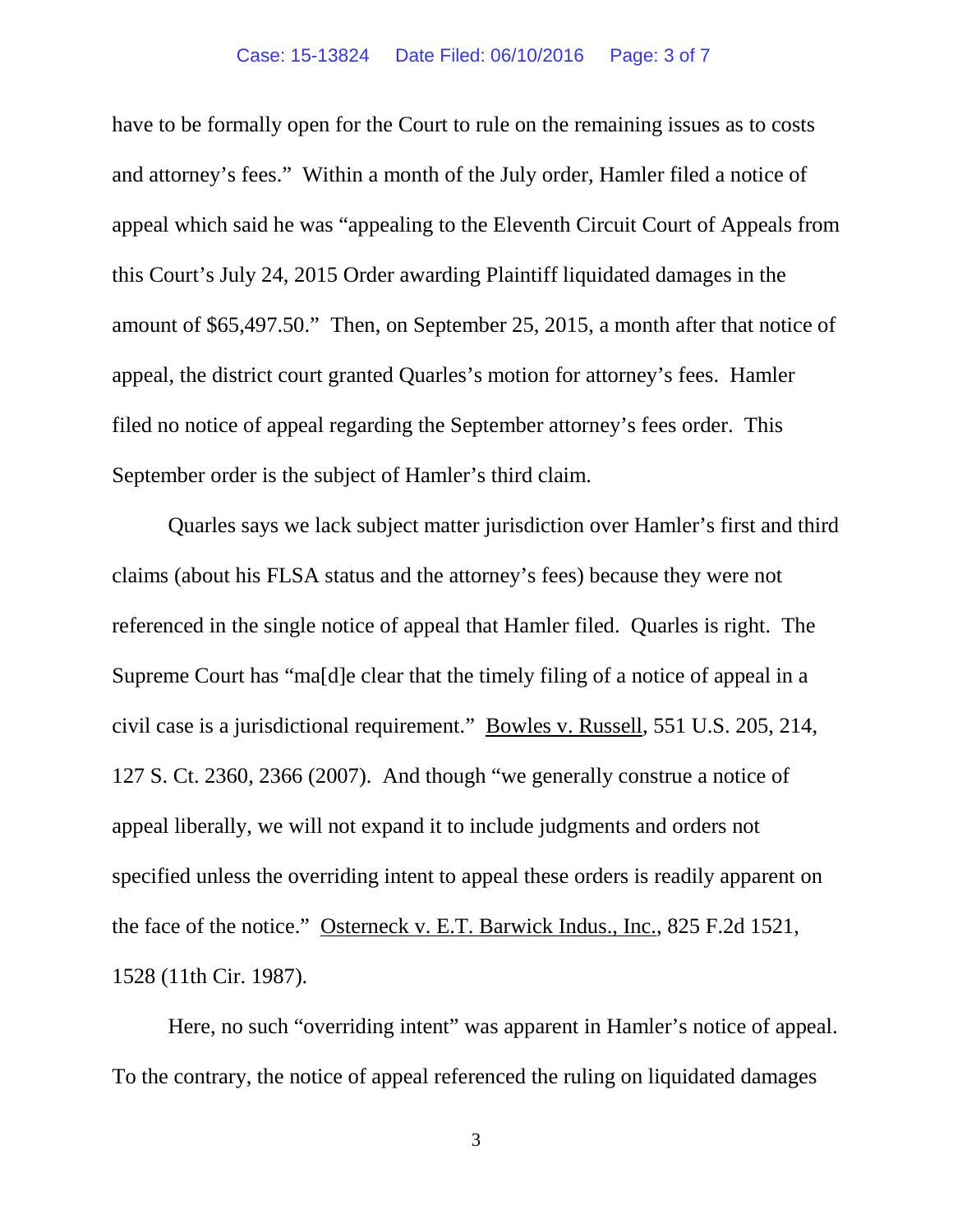by date and described what the ruling did. The notice of appeal did not mention or even allude to any other order, judgment, or issue. "[W]here some portions of a judgment and some orders are expressly made a part of the appeal, we must infer that the appellant did not intend to appeal other unmentioned orders or judgments." Id. at 1529. Hamler expressly made the district court's order awarding liquidated damages "a part of the appeal" and never referenced the court's prior order regarding Hamler's FLSA status. And the district court had not even ruled on attorney's fees at the time Hamler filed his one notice of appeal. See United States v. Garrison, 963 F.2d 1462, 1463 (11th Cir. 1992) ("[T]he filing of a premature notice of appeal is as 'if no notice of appeal is filed at all.'" (quoting Griggs v. Provident Consumer Discount Co., 459 U.S. 56, 61, 103 S. Ct. 400, 403 (1982)).

Even assuming though that the notice of appeal was sufficient and that we have jurisdiction over these two claims, the district court is due to be affirmed. For the claim about FLSA status, the district court was presented with facts sufficient to find that Quarles was Hamler's employee. "[T]he overarching focus of the inquiry" into whether a plaintiff was the defendant's employee rather than an independent contractor "is economic dependence." Scantland v. Jeffry Knight, Inc., 721 F.3d 1308, 1312 (11th Cir. 2013). "[I]n considering economic dependence, the court focuses on whether an individual is in business for himself or is dependent upon finding employment in the business of others." Id. (quotation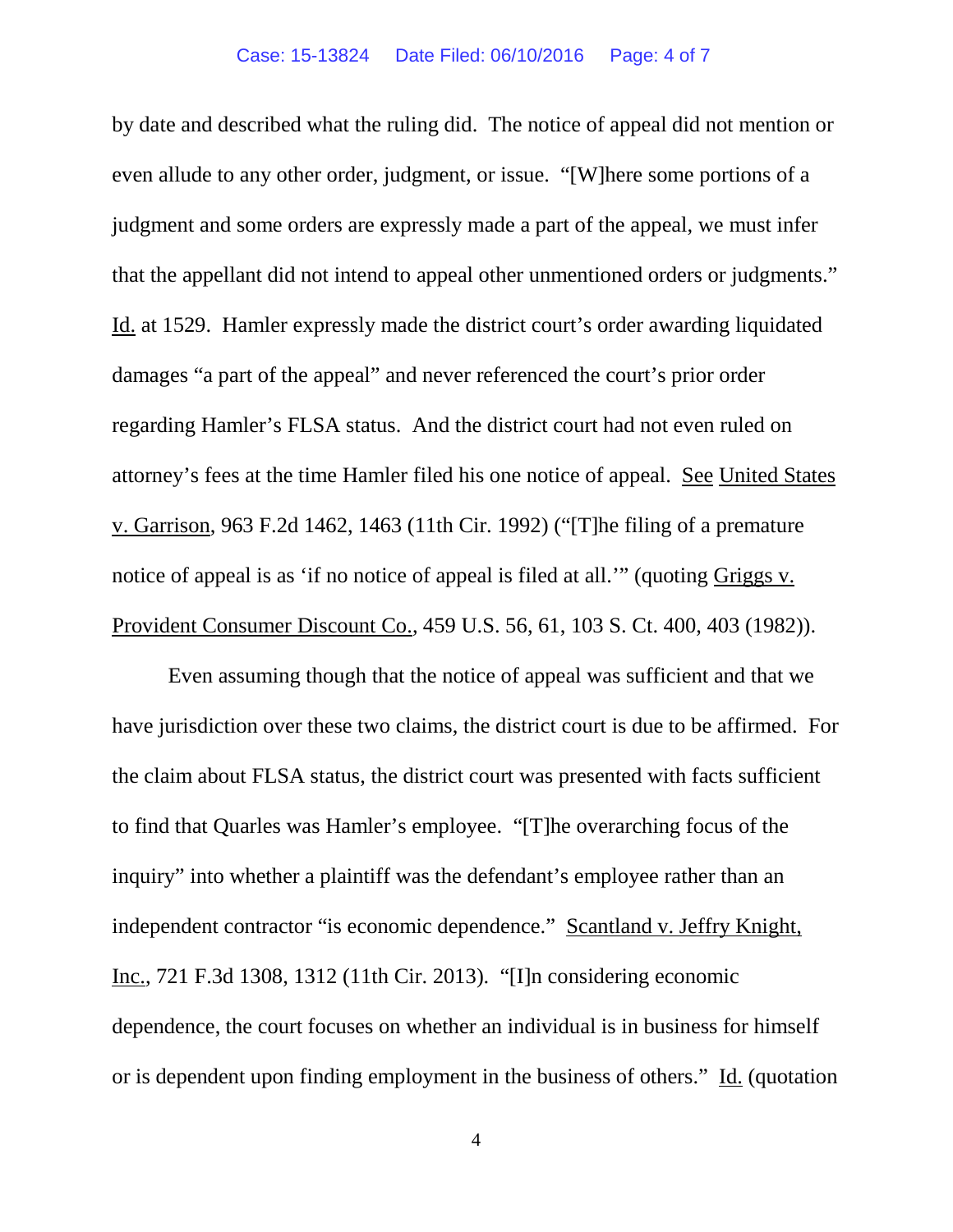omitted). Quarles presented plenty of evidence on this score. Quarles showed that he did not work for anyone else during the entire five years that he worked for Hamler. Indeed Hamler expected Quarles to guard him at all times that Hamler was working or traveling, and the district court found that Hamler told Quarles he could not work for anyone else. These findings amply support the district court's finding that Quarles was Hamler's employee.

As for the attorney's fees, "[p]revailing plaintiffs are automatically entitled to attorneys' fees and costs under the FLSA." Dale v. Comcast Corp., 498 F.3d 1216, 1223 n.12 (11th Cir. 2007). Hamler claims the district court awarded excessive attorney's fees, but provides no legal or evidentiary support for why this is so. The district court's 17-page order on attorney's fees thoroughly analyzed Quarles's motion and reasonably reduced Quarles's request by 30 percent. Even assuming our jurisdiction over this claim, we see no basis for holding that the district court abused its discretion. See Kreager v. Solomon & Flanagan, P.A., 775 F.2d 1541, 1543 (11th Cir. 1985) ("The determination of a reasonable fee pursuant to section 216(b) of the Fair Labor Standards Act is left to the sound discretion of the trial judge and will not be set aside absent a clear abuse of discretion.").

### II.

This leaves the one claim designated by Hamler in his notice of appeal: whether he should owe liquidated damages. For a claim like this, we review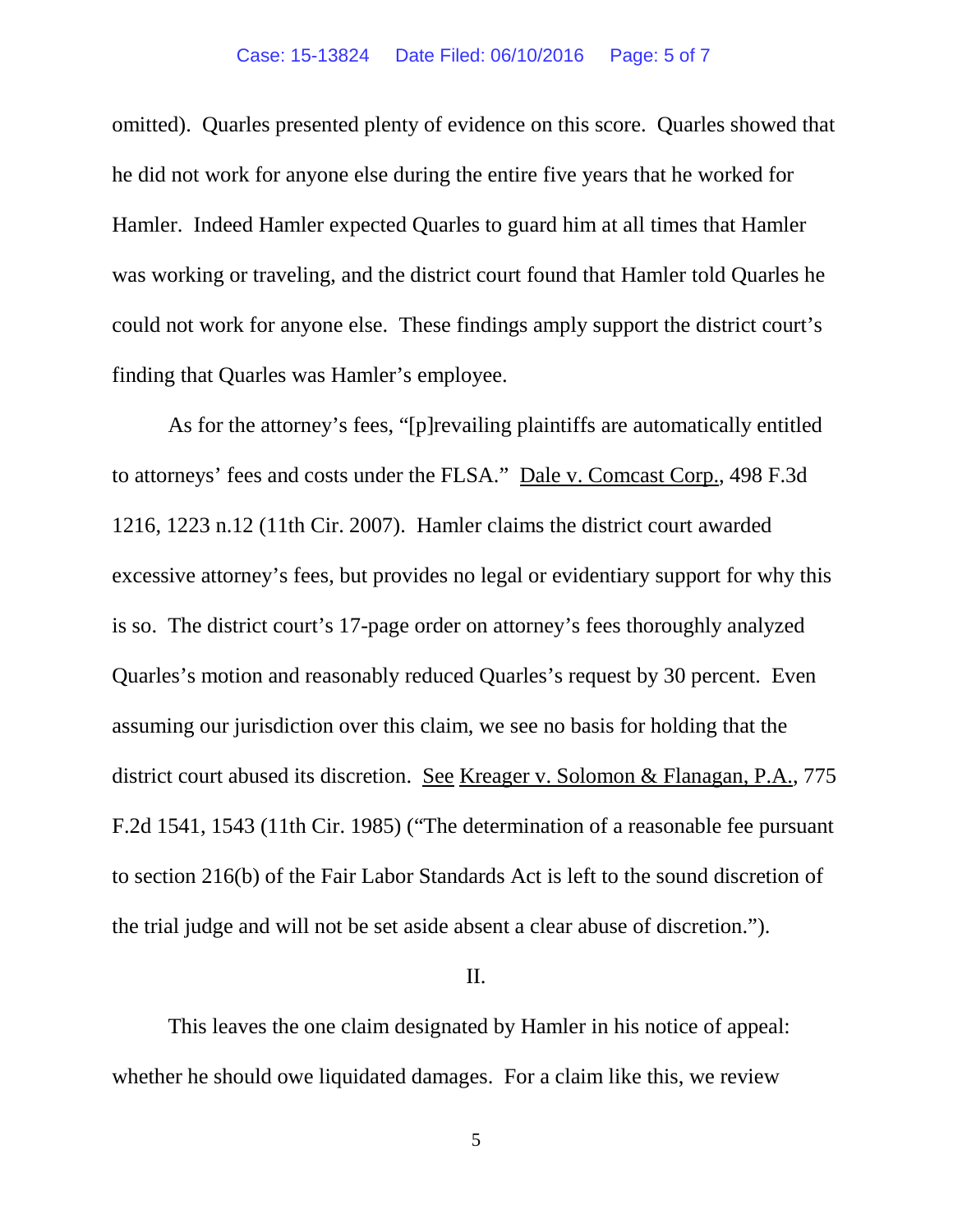findings of fact for clear error and legal conclusions de novo. Dybach v. Fla. Dep't of Corr., 942 F.2d 1562, 1566 (11th Cir. 1991). "Under the FLSA a district court generally must award a plaintiff liquidated damages that are equal in amount to actual damages." Rodriguez v. Farm Stores Grocery, Inc., 518 F.3d 1259, 1272 (11th Cir. 2008). However, a district court "may, in its sound discretion, award no liquidated damages" "if the employer shows to the satisfaction of the court that the act or omission giving rise to [the FLSA] action was in good faith and that he had reasonable grounds for believing that his act or omission was not a violation of [FLSA]." 29 U.S.C. § 260. The employer bears the burden of proof on this issue. Joiner v. City of Macon, 814 F.2d 1537, 1539 (11th Cir. 1987).

The district court had an ample basis to find that Hamler did not act in good faith. The court's decision about good faith was largely based on its finding that the "testimony regarding [Hamler's] reliance on his accountants' advice" was not credible. And Hamler's argument on appeal also turns primarily on the court's "fail[ure] to consider" the testimony on this issue as well. But "[i]t is the exclusive province of the judge in non-jury trials to assess the credibility of witnesses and to assign weight to their testimony." Hearn v. McKay*,* 603 F.3d 897, 904 (11th Cir. 2010) (per curiam) (quotation omitted). For this reason "[w]e accord great deference to the district court's credibility determinations." United States v. Clay*,* 376 F.3d 1296, 1302 (11th Cir. 2004) (quotation omitted). The court heard